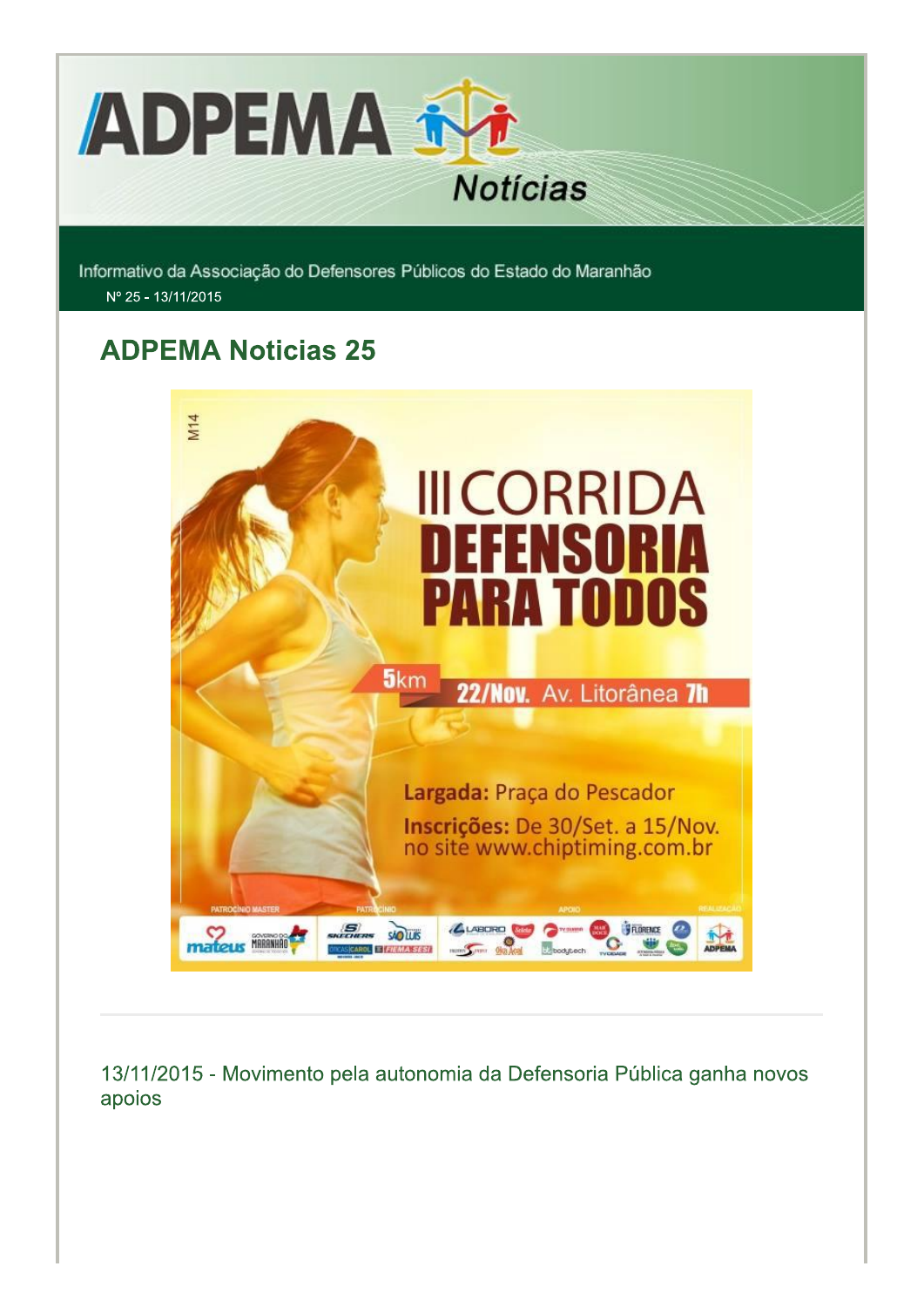

Várias entidades e grupos da sociedade civil organizada enviaram nesta sexta-feira (13) apoio à CARTA ABERTA PARA OS MOVIMENTOS SOCIAIS E A SOCIEDADE CIVIL ORGANIZADAconstruída pela ANADEP.

Entre elas estão:

Associação Internacional Maylê (AMSK/Brasil); Associação para a preservação da Cultura Cigana (APRECI); Comissão Pastoral da Terra (MG); Núcleo de Cultura Indígena (NCI) Fonte: Ascom/ANADEP

13/11/2015 - Encerram próximo domingo as inscrições para III Corrida Defensoria para Todos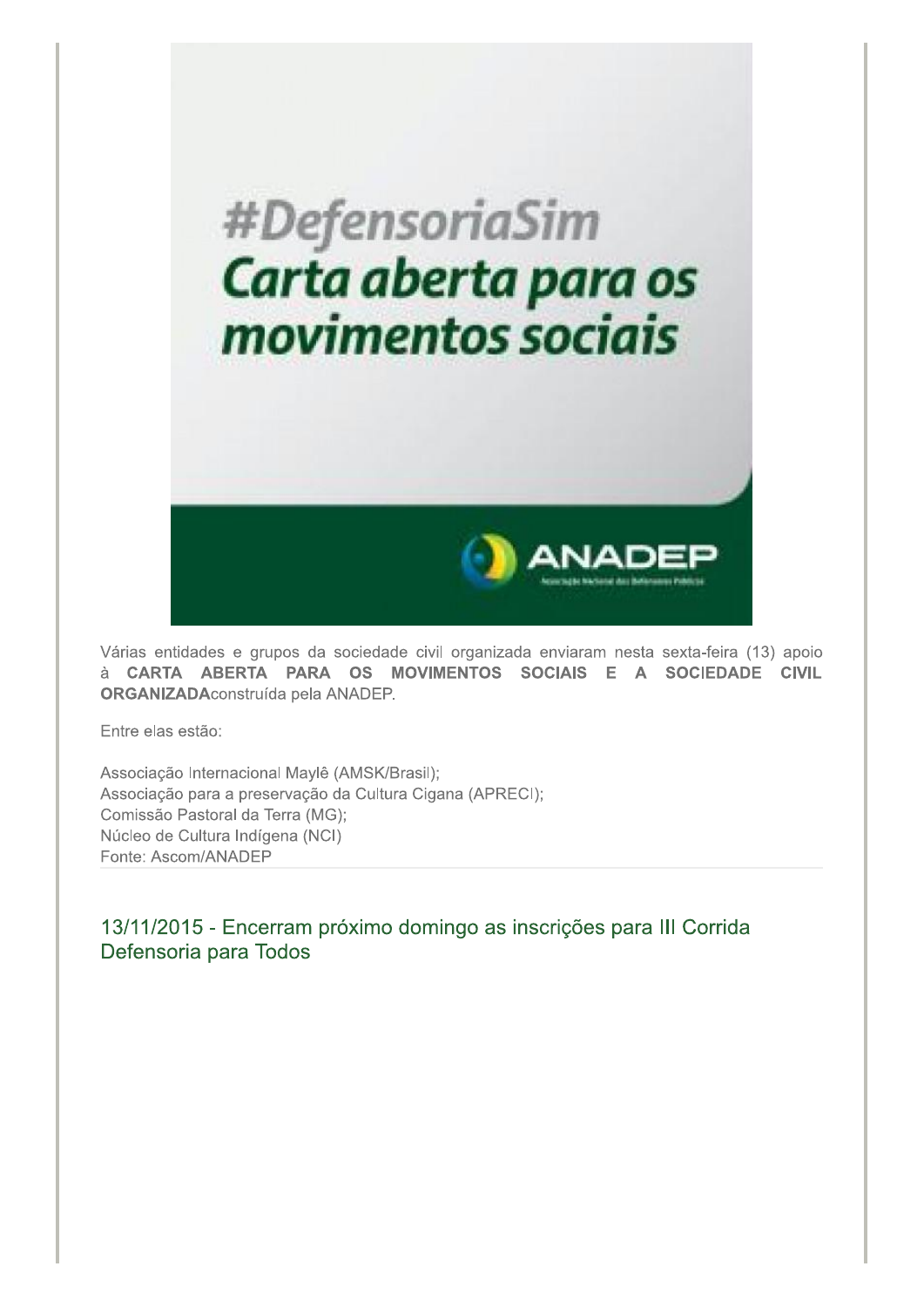

As inscrições para participação na III Corrida Defensoria para Todos podem ser realizadas através do site: www.chiptiming.com.br até próximo domingo (15). O evento esportivo acontecerá no dia 22 de novembro a partir das 07 horas na Avenida Litorânea. Pela primeira vez, a corrida haverá patrocínio integral do evento através do grupo empresarial Mateus por meio da Lei de Incentivo ao Esporte, além de contar com outros apoiadores que farão sorteio de vários brindes.

Seguindo a mesma proposta da edição 2014, todos os participantes da II Corrida Defensoria para Todos, que completarem a prova, serão premiados com medalhas, sendo que os três primeiros colocados na categoria geral, tanto masculino guanto feminino, divididos por faixa etária, receberão troféus. Haverá também categoria específica para os defensores públicos e pessoas com deficiência.

Para a Presidente da ADPEMA, Clarice Binda, a Corrida Defensoria para Todos tem tido uma notória evolução. "No ano de 2014, além da qualidade da organização mantida, houve uma maior divulgação, através da ASCOM/ADPEMA, inaugurada no mesmo ano, com uma maior inserção na mídia local. Neste ano de 2015, a III Corrida Defensoria para Todos conta com os parceiros anteriores de forma mais ampla, além de novos parceiros que já manifestaram interesse em apoiar a Corrida por já reconhecer que faz parte do calendário esportivo local", declara.

12/11/2015 - Apenas 4% dos liberados nas audiências de custódia voltam a ser presos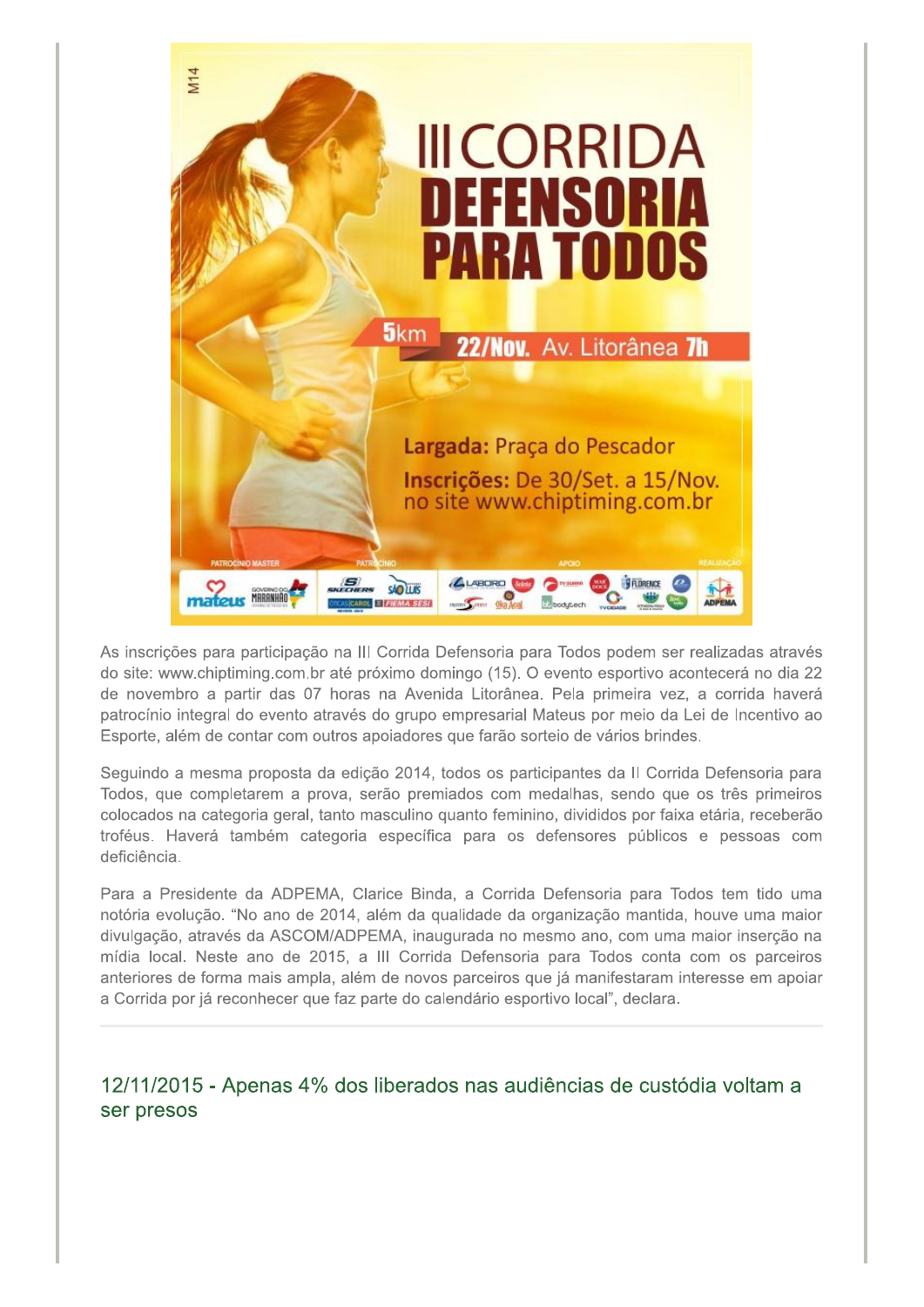

Estatísticas sobre os primeiros meses de funcionamento das audiências de custódia em nove tribunais de Justiça indicam que os presos autorizados a esperar pelo julgamento em liberdade raramente voltam a ser detidos por novos crimes.

Nas cortes de Espírito Santo, Mato Grosso, São Paulo, Ceará, Pernambuco, Rio de Janeiro, Paraná, Santa Catarina e Bahia, o chamado índice de reingresso é de 4%. Das 6.513 pessoas que receberam liberdade provisória em audiência de custódia nesses nove estados, apenas 264 pessoas voltaram a ser apresentadas a um juiz por terem cometido um crime novamente.

Esse é apenas um dos dados positivos apresentados pelo Conselho Nacional de Justica sobre o projeto das audiências de custódia, implantado nos 27 tribunais de Justica do Brasil. Em artigo publicado na ConJur nesta quarta-feira (11/11), o presidente do CNJ e do Supremo Tribunal Federal, ministro Ricardo Lewandowski, apresentou outros dados ao mostrar como foi a evolução da construção da política pública à sua prática.

De acordo com ele, em meados de outubro, mais de 20 mil presos em flagrante foram atendidos em audiências de custódia. Desses, 45% acabaram liberados. No ato de prisão, também foram denunciados 1.3 mil casos de violência.

No artigo, o ministro aponta ainda outro aspecto positivo das audiências de custódia: a repercussão econômica. "Dados preliminares apontam que aproximadamente 50% dos presos em flagrante, quando colocados face a face com um juiz, deixam de ser recolhidos aos já superlotados cárceres brasileiros, estimando uma economia de cerca de R\$ 4,3 bilhões aos cofres públicos, nos próximos 12 meses", afirmou o ministro.

Na audiência de custódia, os detidos em flagrante são apresentados a um juiz, que avalia se a pessoa precisa ficar sob custódia enquanto não é julgada. Fatos como ser réu primário e o crime cometido causar menor impacto à convivência social contribuem para que o acusado receba permissão de esperar ser julgado longe de uma prisão, muitas vezes sob a condição de cumprir uma medida cautelar, como o uso de tornozeleira eletrônica.

Parceiro do CNJ no projeto, o Instituto de Defesa de Direito de Defesa (IDDD) vê a iniciativa como o maior avanço nos últimos anos em relação Justiça criminal.

De acordo com o presidente do IDDD, Augusto de Arruda Botelho, a importância da audiência de custódia vai além das estatísticas. Ele explica que antes da audiência de custódia os presos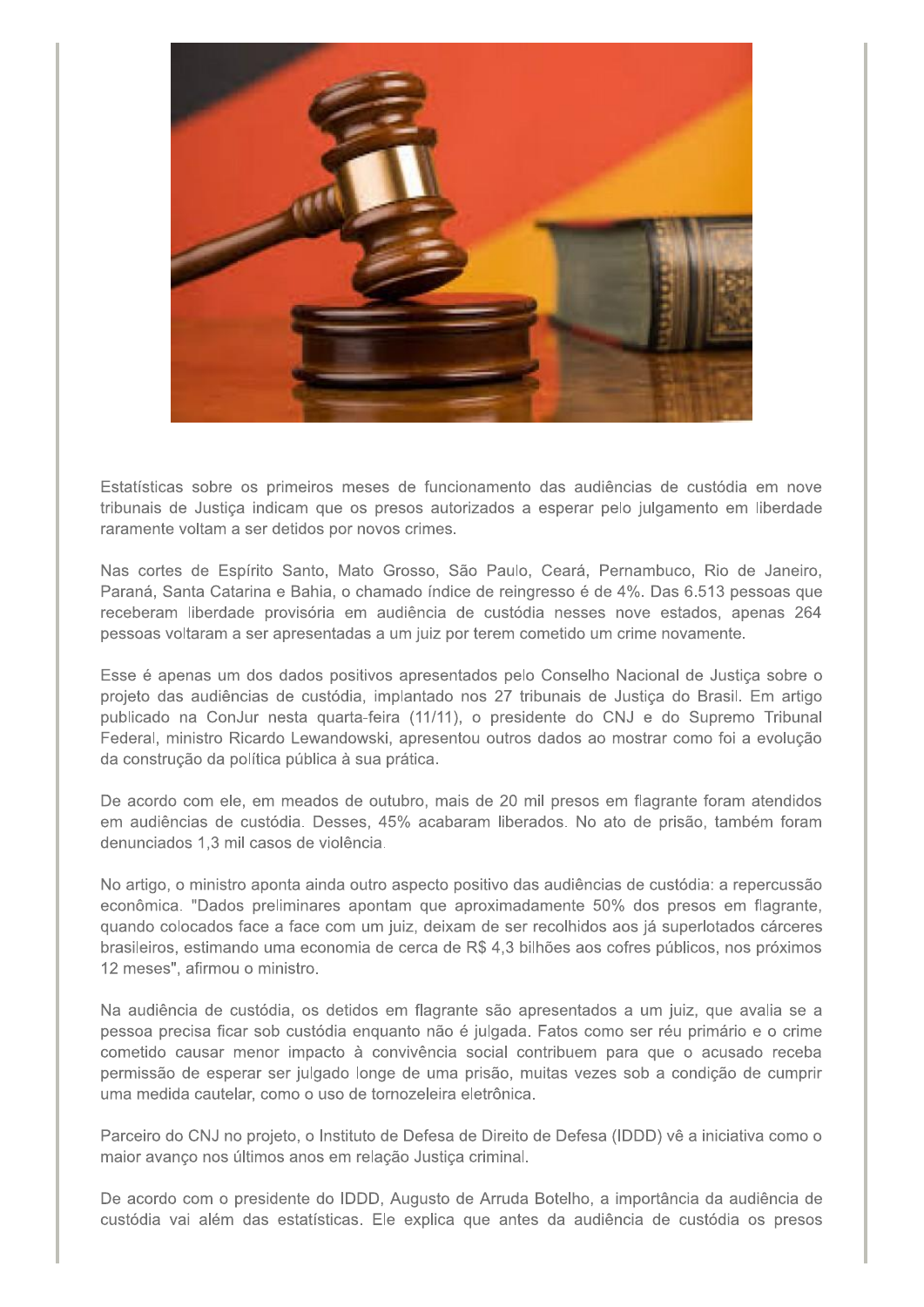esperavam meses até terem sua prisão analisada por juiz, que em muitos casos considerava que a prisão não era necessária, aplicando medidas cautelares.

Além disso, ele aponta que os que criticam as audiências de custódia dizem que os resultados não são tão expressivos. Para Botelho, qualquer resultado é positivo: "Qualquer número é importante. Se uma pessoa foi solta após a audiência de custódia, a iniciativa já é válida", diz.

A celeridade promovida pelo procedimento é elogiada por aqueles que lidam com a audiência de custódia cotidianamente. É o caso do criminalista Daniel Bialski, do Bialski Advogados Associados. "É de se elogiar a medida porque os presos são conduzidos às audiências e se abre oportunidade para apresentação de documentos, manifestação do advogado e do promotor, sendo que o juiz examina a situação concreta e dá sua decisão naquele momento", conta.

Para Bialski, o projeto de implantação das audiência de custódia em todo o país é positiva, pois não se pode mais permitir a demora nos julgamentos. "Toda pessoa detida ou retida tem o direito de se ver julgada dentro de um prazo razoável. E isso, para quem está preso, é o mais breve possível. Não pode existir espera sem limite."

Everton Moreira Seguro, do Peixoto & Cury Advogados, reforça: "No cotidiano forense, a audiência de custódia torna o sistema de Justiça criminal mais eficiente, no que tange a constatação imediata de irregularidades e ou ilegalidades cometidas no ato da prisão em flagrante, dando a oportunidade de na própria audiência de custódia serem sanados tais vícios, protegendo os direitos e garantias fundamentais de cada cidadão".

"A iniciativa do CNJ em conjunto com os tribunais revela um avanco e uma maturidade na política judiciária brasileira, de maneira que essa iniciativa é motivo de aplausos da comunidade jurídica", afirmou Marcelo Knopfelmacher, presidente do MDA.

#### **Pleito antigo**

O advogado Alamiro Velludo Salvador, membro da Comissão de Direito Penal do Instituto dos Advogados de São Paulo (Iasp), conta que a implantação da audiência de custódia no Brasil é um pleito antigo da comunidade jurídica. Segundo ele, o tema já é discutido pelo menos desde 2013 no Conselho Nacional de Política Criminal e Penitenciária do Ministério da Justiça, do qual faz parte.

Na visão de Salvador, o contato com o juiz é fundamental na audiência de custódia e permite uma análise melhor do caso, o que antes não acontecia, pois o juiz analisava somente o auto de prisão. "A audiência de custódia vem para levar ao juiz o conhecimento da realidade do preso, com base numa entrevista pessoal, e não baseado num papel, se é o caso da manutenção da prisão cautelar", explica.

Apesar de elogiar o projeto capitaneado pelo ministro Ricardo Lewandowski, ele faz questão de ressaltar que é preciso ir além e modificar o Código de Processo Penal, inserindo nele a audiência de custódia. "Enquanto ela não for interiorizada no processo penal, sempre ficará a mercê dessas decisões administrativas dos tribunais, como acontece hoje. O passo final, para que seja uma realidade penal, é a modificação do CPP para inclusão da audiência de custódia."

#### Projeto Audiência de Custódia

O CNJ lançou em fevereiro de 2015, em parceria com o Ministério da Justiça e o TJ-SP, o Projeto Audiência de Custódia. A iniciativa assegura que o preso seja rapidamente apresentado a um juiz quando houver prisão em flagrante. O acusado é então entrevistado pelo juiz, que também ouve representantes do Ministério Público, da Defensoria Pública ou do advogado do preso.

Na ocasião, é analisada a legalidade da prisão. Consiste em uma oportunidade para o magistrado verificar eventuais casos de tortura ou maus-tratos entre o ato da prisão e a apresentação em juízo. Também são avaliadas a necessidade e a adequação da manutenção da prisão ou se é preferível conceder liberdade, que será acompanhada ou não de medidas cautelares, como o monitoramento eletrônico, sem prejuízo de encaminhamentos sociais e medidas com enfoque restaurativo.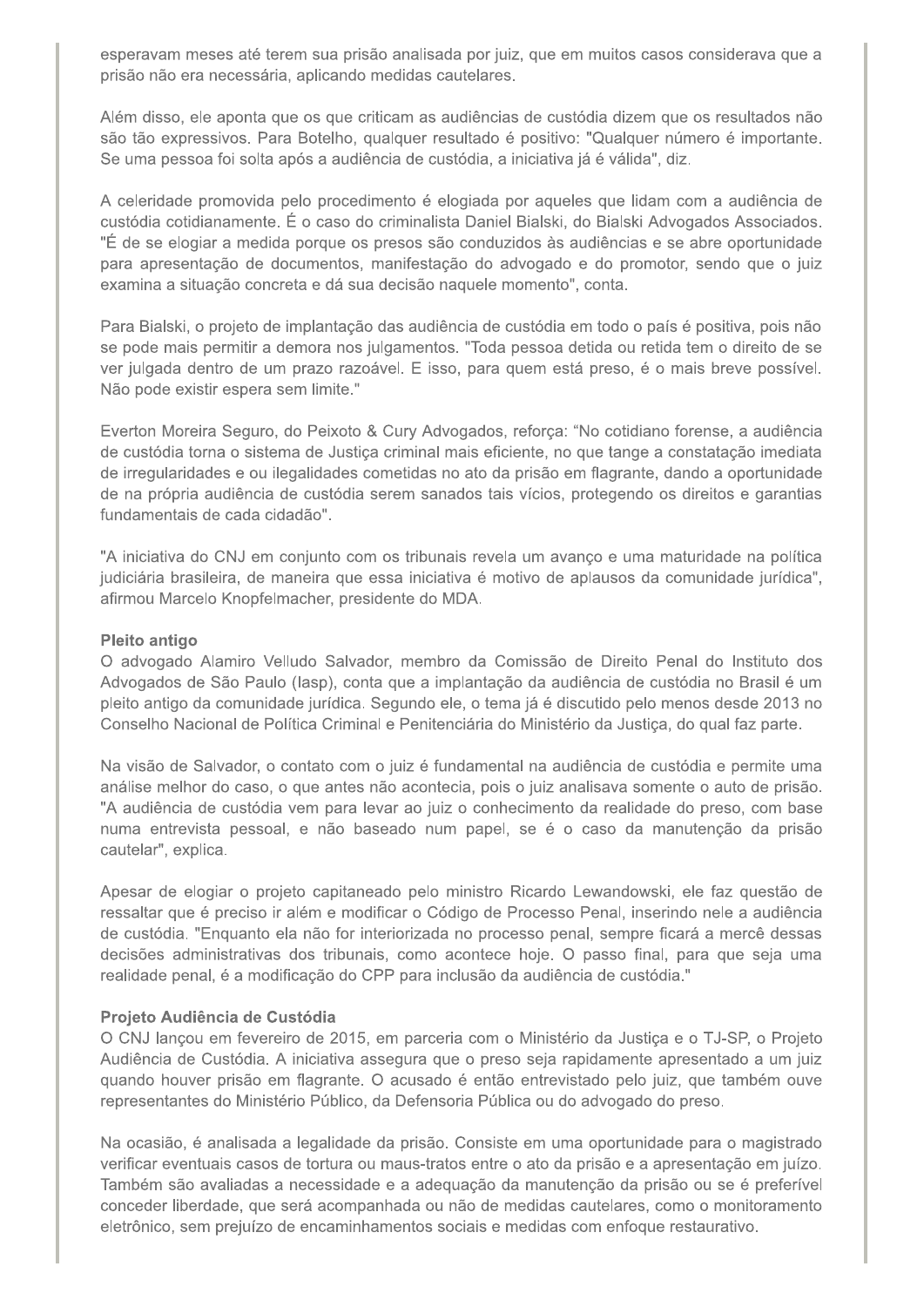Segundo o juiz Luís Geraldo Lanfredi, coordenador do Departamento de Monitoramento e Fiscalização do Sistema Carcerário e do Sistema de Execução de Medidas Socioeducativas, "as audiências de custódia permitem que o Poder Judiciário se apodere do controle da porta de entrada do sistema prisional, aplicando, de maneira inédita, filtros mais estritos para o encarceramento de uma pessoa. Com o contato pessoal juiz-jurisdicionado, os critérios de seleção daqueles que devem continuar presos, intuitivamente, se aprimora. A prisão, de fato, como ato de força, passa a assumir a condição de ato excepcional, permitindo ser melhor debatida no quesito da sua legalidade material e regularidade procedimental".

As audiências de custódia estão previstas em pactos e tratados internacionais de direitos humanos firmados pelo Brasil, como o Pacto Internacional de Direitos Civis e Políticos e a Convenção Interamericana de Direitos Humanos, conhecida como Pacto de San José. Por decisão do Supremo Tribunal Federal na Arguição de Descumprimento de Preceito Fundamental 347, elas passaram a ser obrigatórias em todo território nacional.

Para Daniel Gerber, do Eduardo Antônio Lucho Ferrão Advogados Associados, a reforma feita pela implantação do projeto equivale à mudança da Idade Média para a Moderna, onde valores humanos e perspectivas reais de pacificação social deixam de ser apenas um mero pedaço de papel. "Salutar que nossa mais alta corte promova a verdadeira força normativa da Constituição (conforme Hesse) através de medidas processuais que sirvam para romper o paradigma cultural punitivo que ainda impera em nosso país", diz.

Como observou o ministro Ricardo Lewandowski em seu artigo, "a mudança de paradigmas a que está o Poder Judiciário exposto com as audiências de custódia mostra como podemos (e devemos) evoluir. E é para esse caminho que devemos apontar". Fonte: Consultor Juridico

## 12/11/2015 - III Corrida Defensoria para Todos contempla servidores da Defensoria em categoria de premiação este ano

Como forma de valorização dos servidores da Defensoria Pública do Maranhão (DPE/MA), a Associação dos Defensores Públicos do Estado do Maranhão (ADPEMA) inova este ano com uma categoria especialmente para estes profissionais.

Sem focar na rivalidade, a Corrida proporciona muito mais o lazer e ainda um momento de confraternização, como reforça o servidor da DPE Celso Jesus Almeida, que há 15 anos dedica-se as atividades da Instituição. "A expectativa da corrida é a melhor possível. Para isso, precisamos estar motivados e aproveitar momentos como este para estar ao lado dos colegas, confraternizando", ressalta.

Todos os participantes da III Corrida Defensoria para Todos, que completarem a prova, serão premiados com medalhas, sendo que os três primeiros colocados na categoria geral, tanto masculino quanto feminino, divididos por faixa etária, receberão medalhões. Haverá também categoria específica para os defensores públicos e pessoas com deficiência, além da categoria do públicos em geral, sendo que os três primeiros colocados, feminino e masculino, serão premiados com troféus.

## 12/11/2015 - III Corrida Defensoria para Todos contará com premiações e brindes imperdiveis este ano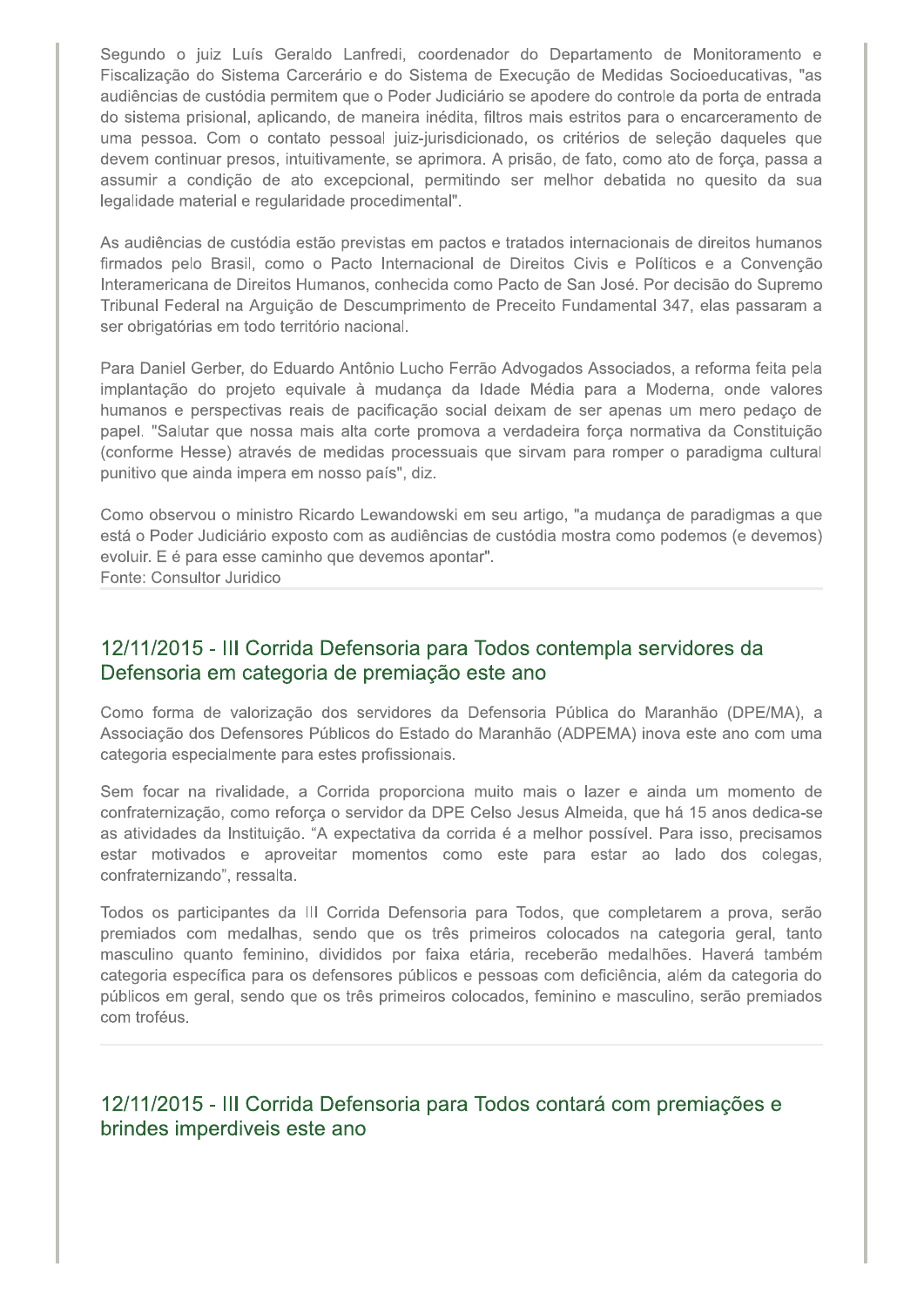

A III Corrida Defensoria para Todos este ano promete muitas novidades. Em sua terceira edição, a Associação dos Defensores Públicos do Estado do Maranhão (ADPEMA) contará com grandes parceiros na realização do evento, tornando-o ainda mais atrativo.

Pela primeira vez, a corrida contará com o patrocinio master do grupo empresarial Mateus, por meio da Lei de Incentivo ao Esporte. Além disso, outras empresas patrocinadoras investiram sua marca na corrida. No caso da marca esportiva Skechers, a Locadora São Luis, as Oticas Carol e o Sesi-Fiema. As oticas Carol sortearão dois pares de óculos da marca Oakley entre os corredores no dia da corrida.

Ainda apoiando o evento, a Faculdade Laboro, que sorteará 01 (uma) bolsa parcial de 50%, 03 (três) bolsas parciais de 30% de pós gradução lato sensu (especialização) ou Graduação, e 05 (cinco) bolsas integrais de Coaching e Marketing Profissional; o Instituto Florence, que fará aferição de pressão e glicemia dos corredores, além de prestar orientação sobre práticas saudáveis; a rede de academias Bodytech, que dará aulas de Alongamento, antes do inicio da corrida, e Zumba, ao final, além de fazer uma promoção especial para os participantes da corrida no valor da matricula e mensalidade da maior rede de academias do país.

Além disso, a marca esportiva Skechers premiará cada 1º lugar das premiações Público Geral, Defensor Público, Servidor da Defensoria e PCD com um voucher valendo um par de tênis da marca. Os corredores poderão ainda fazer desgutação de açaí pela empresa Oka Açai; terá também distribuição de lanches saudaveis pelo restaurante Leve Vida; e distribuição de garrafinhas de energéticos para os corredores pela loja NutrySports.

Seguindo a mesma proposta da edição 2014, todos os participantes da III Corrida Defensoria para Todos, que completarem a prova, serão premiados com medalhas, sendo que os três primeiros colocados na categoria geral, tanto masculino quanto feminino, divididos por faixa etaria, receberão medalhões. Haverá também categoria especifica para os defensores publicos, servidores da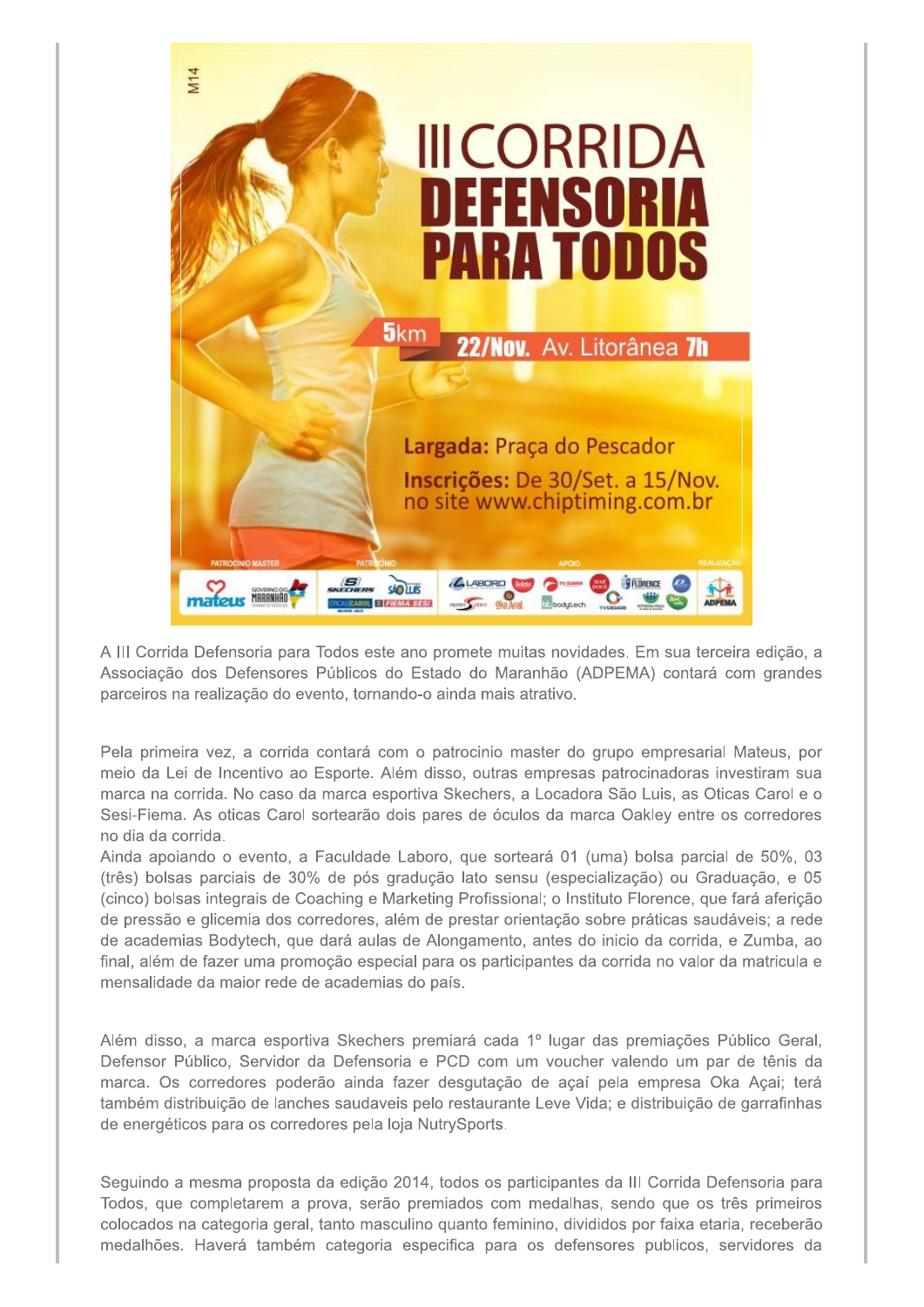Defensoria e pessoas com deficiência, além da categoria geral, sendo que todos os três primeiros colocados de cada uma receberá troféus.

Para a Presidente da ADPEMA, Clarice Binda, a corrida Defensoria para Todos tem tido uma notória evolução. Neste ano de 2015, a III Corrida Defensoria para Todos conta com novos parceiros, além daqueles que já apoiaram nos outros anos, o que demonstra o reconhecimento de que a Corrida já faz parte do calendário esportivo local, afirma.

A III Corrida Defensoria para Todos acontecerá dia 22 de novembro de 2015, domingo, na Avenida Litorânea, com largada na praça do Pescador às 7:00 h da manhã, e terá o percurso de 5 km. As inscrições podem ser realizadas até o dia 15 de novembro de 2015 pelo site www.chiptiming.com.br

### 11/11/2015 - XII CONADEP: Livro de teses e práticas exitosas já está disponível no site da ANADEP



O livro com as teses e práticas que foram apresentadas e julgadas durante a edição XII do Congresso Nacional de Defensores Públicos, promovido em Curitiba (PR), de 4 a 7 de novembro, já está disponível no site da ANADEP na seção "publicações". A edição reúne 50 trabalhos de defensores públicos de estados como: Acre, Alagoas, Ceará, Espírito Santo, Maranhão, Mato Grosso do Sul, Minas Gerais, Pará, Paraná, Rio de Janeiro, Rio Grande do Sul, São Paulo e Santa Catarina.

Ponto alto das edições dos congressos, os concursos são ferramentas para troca de ideias e de informações acerca da atuação dos defensores públicos em todo o país. O concurso de Teses visa fomentar a produção teórica sobre Defensoria Pública. Já o concurso de Práticas Exitosas tem por objetivo compartilhar internamente as experiências dos defensores. Em anexo o livro para visualização

10/11/2015 - Presidente da ANADEP recebe título de cidadão Iudovicense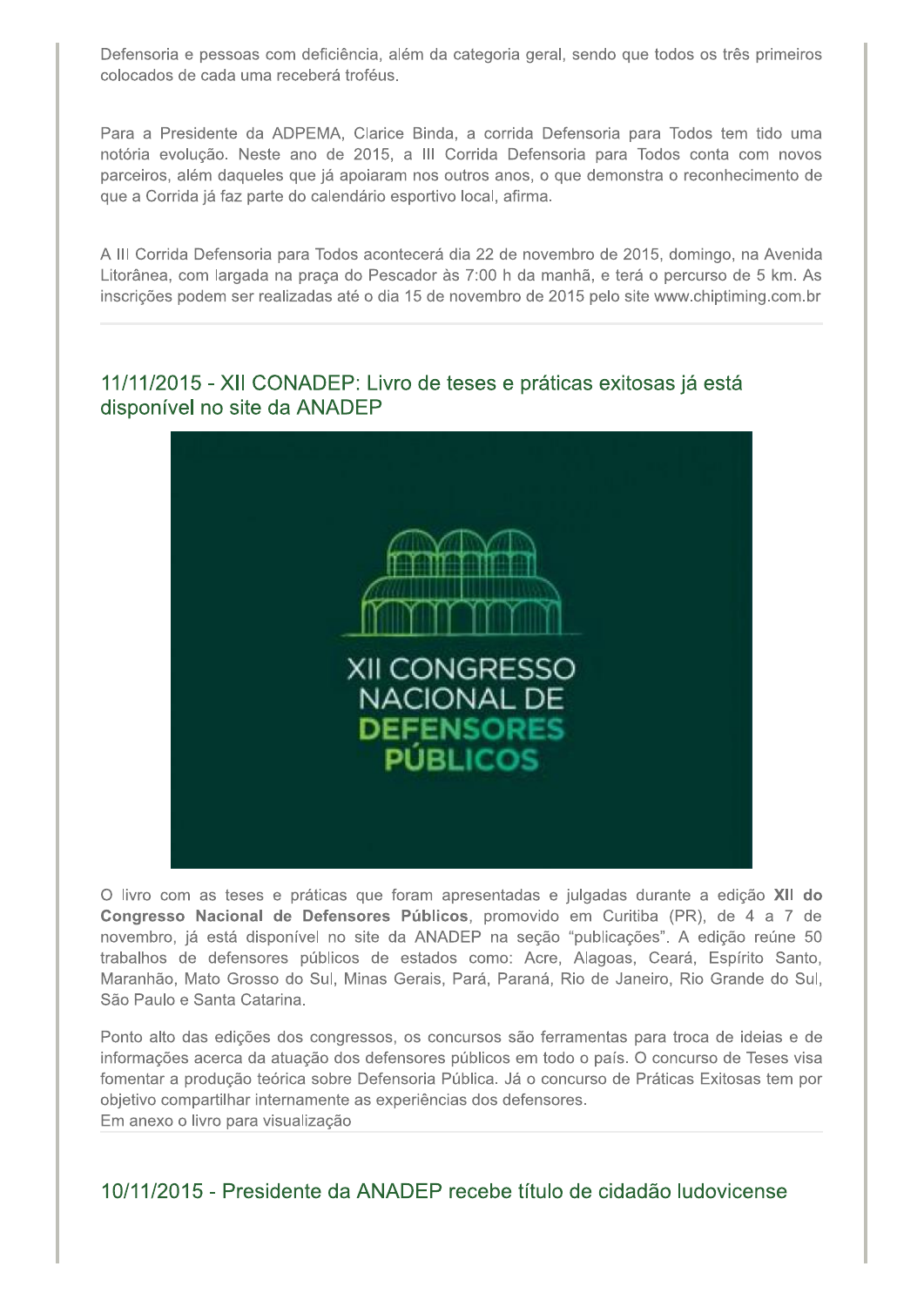

O Presidente da Associação Nacional dos Defensores Públicos (ANADEP), Joaquim Neto, recebeu na manhã desta terca-feira (10) na Câmara de Vereadores em São Luís título de cidadão ludovicense.

A mesa de abertura contou com a presença dos homenageados da Câmara dos Vereadores entre eles: Professora Maria Aparecida de Jesus Medeiros; Diretor do Grupo Lua Nova, o engenheiro Alexander de Carvalho e o presidente da ANADEP, Joaquim Neto; Corregedor Geral da DPE/MA, representando a Instituição, Antônio Peterson Rêgo; Vereador Francisco Carvalho (PSL-MA); Vereador Ricardo Diniz (PHS), responsável pelas homenagens, e o Vereador Sebastião Albuquerque (DEM). A Presidente da ADPEMA, Clarice Binda; Subdefensor geral do Estado, Werther Junior e os Defensores Públicos, Emmanuel Accioly e Gabriel Furtado, também estiveram presentes na solenidade, além de amigos e familiares.

Natural de Lago da Pedra, Joaquim Neto, destacou suas lutas pessoais e ainda reforçou a sua imensa satisfação e realização em ser Defensor Público e atualmente Presidente da Associação Nacional dos Defensores Públicos (ANADEP). " Agradeço primeiramente a Deus pois através dele ultrapassamos os obstáculos e aprendemos a superá-los. Agradeço ainda a todos e minha família por estar ao meu lado em momentos especiais como este e me sinto realizado em lutar hoje, como presidente, por causas tão nobres como acesso à justiça, políticas públicas e defesa de direitos dos mais necessitados", declara.

10/11/2015 - Defensor Público do MA expõe obras no XII Congresso Nacional de Defensores Públicos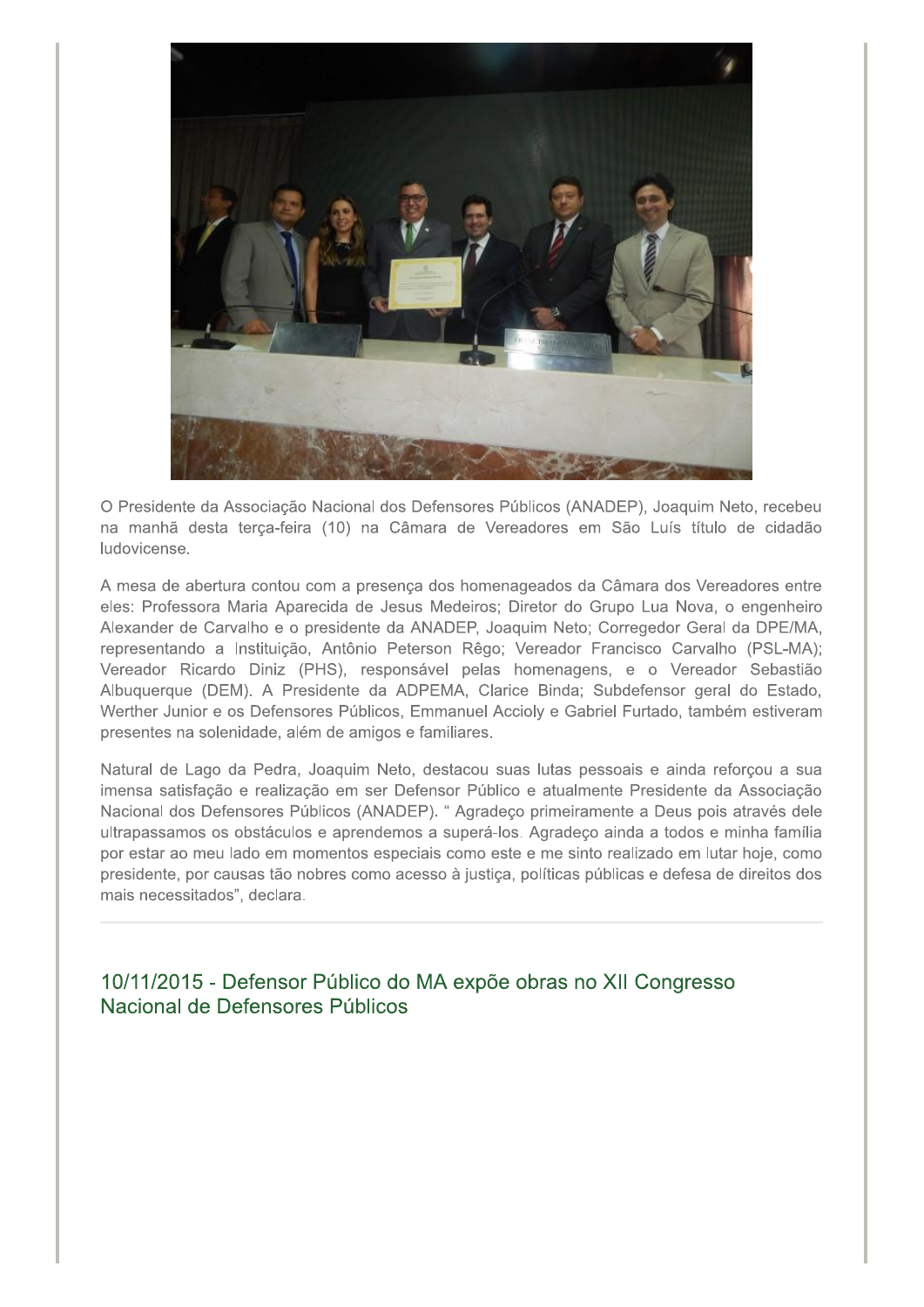

O Defensor Público do Maranhão, Pablo Camarço, realizou na ultima quinta-feira (05), exposição da obra de sua autoria "Teoria de Jonh Rawls: Tensão entre Procedimentalismo Puro (Universalismo) e Procedimentalismo Perfeito (Contextualismo) no XII Congresso Nacional de Defensores Públicos (CONADEP) na Universidade Positivo em Curitiba.

Para o Defensor Público, Pablo Camarço, foi um momento único estar ao lado de grandes nomes do Direito além de representar o Maranhão e o Piauí, estado de nascimento. "Primeiramente, ir a um evento nacional, realizado em outra região do país - CONADEP -, como piauiense, e na condição de Defensor Público do Estado do Maranhão, é uma satisfação imensa por ser uma maneira de fazer lá representar esses dois Estados nordestinos tão queridos. Além disso, a divulgação de livro de minha autoria sobre a teoria da justiça de John Rawls é uma proposta de expansão dos debates trazidos por esse autor, ainda não suficientemente explorados no Brasil como poderiam ser. E, por último, e não menos importante, a proposta de justiça como equidade de John Rawls traz, em seu bojo, uma preocupação com os setores sociais menos favorecidos, o que converge com o segmento da população para o qual a Defensoria Pública volta seus olhos e estende suas mãos.", declara.

A exposição de livros ocorreu no CONADEP teve publicações sobre estudo e aprofundamento de questões voltadas para o Direito e para o fortalecimento da Defensoria Pública, além de livros de grande repercussão nacional com enfoque na temática dos Direitos Humanos e nas questões de vulnerabilidade social.

10/11/2015 - Defensores maranhenses participam do XII Conadep em Curitiba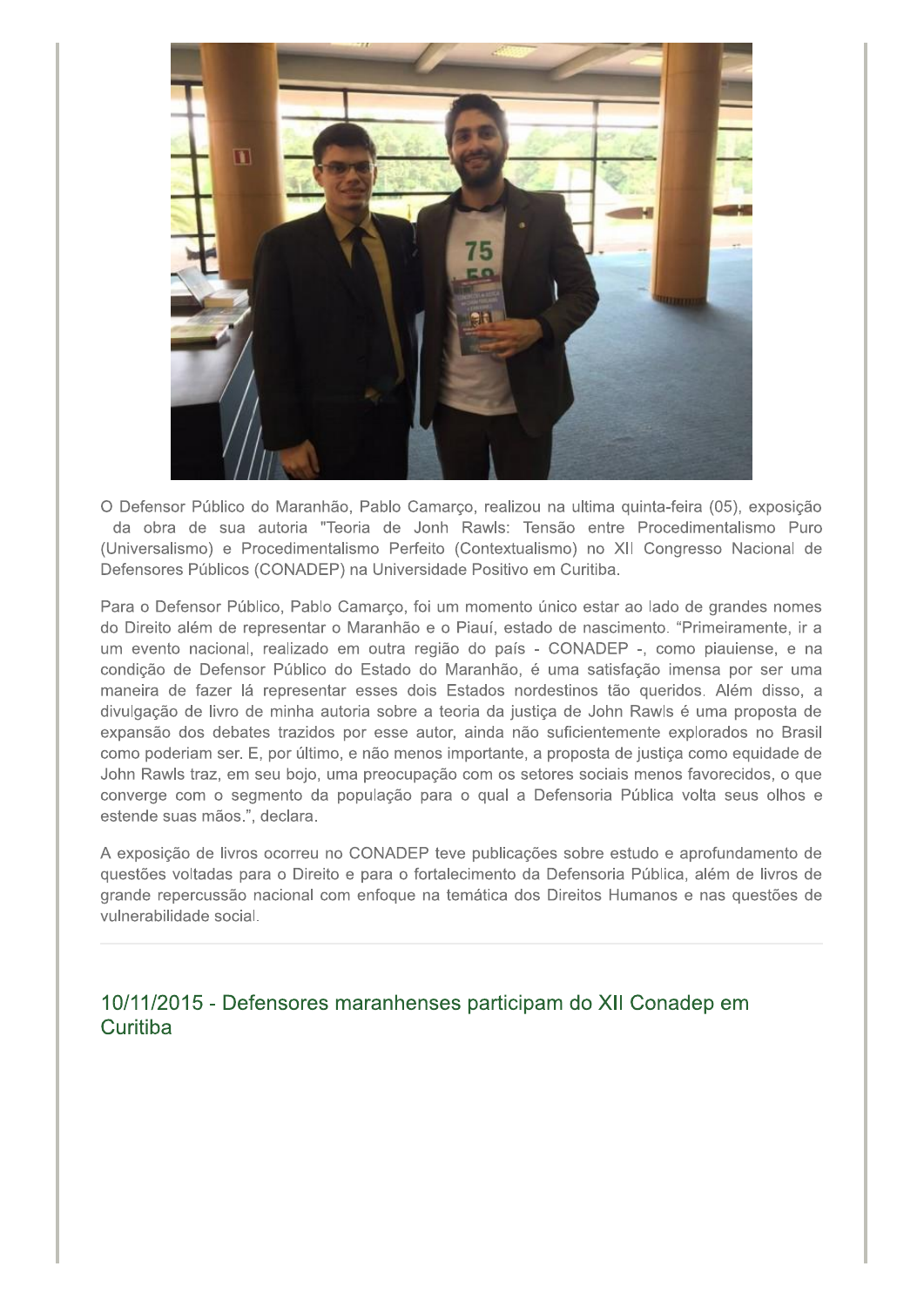

A comitiva maranhense, composta por 26 defensores públicos, participou do XII Congresso Nacional dos Defensores Públicos (Conadep), que aconteceu até sábado (7), em Curitiba (PR). O Congresso, organizado pela Associação Nacional dos Defensores Públicos (Anadep) e pela Associação dos Defensores Públicos do Paraná (Adepar), tem como tema "Defensoria como Metagarantia: transformando promessas constitucionais em efetividade".

A defensora geral do Estado, Mariana Albano de Almeida, participou da abertura do evento, que reuniu mais de 500 pessoas no auditório principal da Universidade Positivo. A solenidade foi marcada por diversos discursos de união e que visam ao fortalecimento da Defensoria Pública, o avanço do acesso à justiça no cenário nacional e o trabalho do defensor público voltado à camada mais vulnerável da sociedade. A defesa plena da autonomia da Defensoria Pública foi a pauta mais defendida no encontro, que contou também com a presença do subdefensor geral, Werther de Moraes Lima Júnior.

Durante seu discurso, o presidente da Anadep, o defensor maranhense Joaquim Neto, fez um balanço dos sete meses de trabalho da nova gestão com parcerias e também oferta de cursos pela Escola Nacional dos Defensores Públicos (Enadep). Ele mencionou o trabalho semanal da Associação Nacional perante os Três Poderes e destacou a atuação das comissões temáticas no Congresso Nacional. A Presidente da ADPEMA e Diretora para Assuntos Legislativos da ANADEP, Clarice Binda, esteve presente também no evento participando das atividades do Congresso dando suas contribuições.

O presidente agradeceu a acolhida dos defensores públicos paranaenses em sediar o Conadep. Segundo ele, a escolha do Paraná foi estratégica, pois o estado foi um dos últimos a criar a Defensoria Pública e até o presente momento enfrenta dificuldades para se solidificar. Com esta perspectiva, ele citou exemplos como o do Amapá e outros estados que têm dificuldade de fortalecer a Instituição e ampliar os serviços prestados pelos defensores.

Também destacou o trabalho realizado por Defensorias brasileiras que conseguiram reverter o quadro e mantém uma curva de crescimento significativa, embora muito ainda precise ser feito. É o caso do Maranhão, citado por Joaquim Neto. Ele fez questão de citar o trabalho da defensora geral Mariana Albano e do gestor anterior Aldy Mello Filho, como fundamentais na reposição da instituição estadual no cenário nacional.